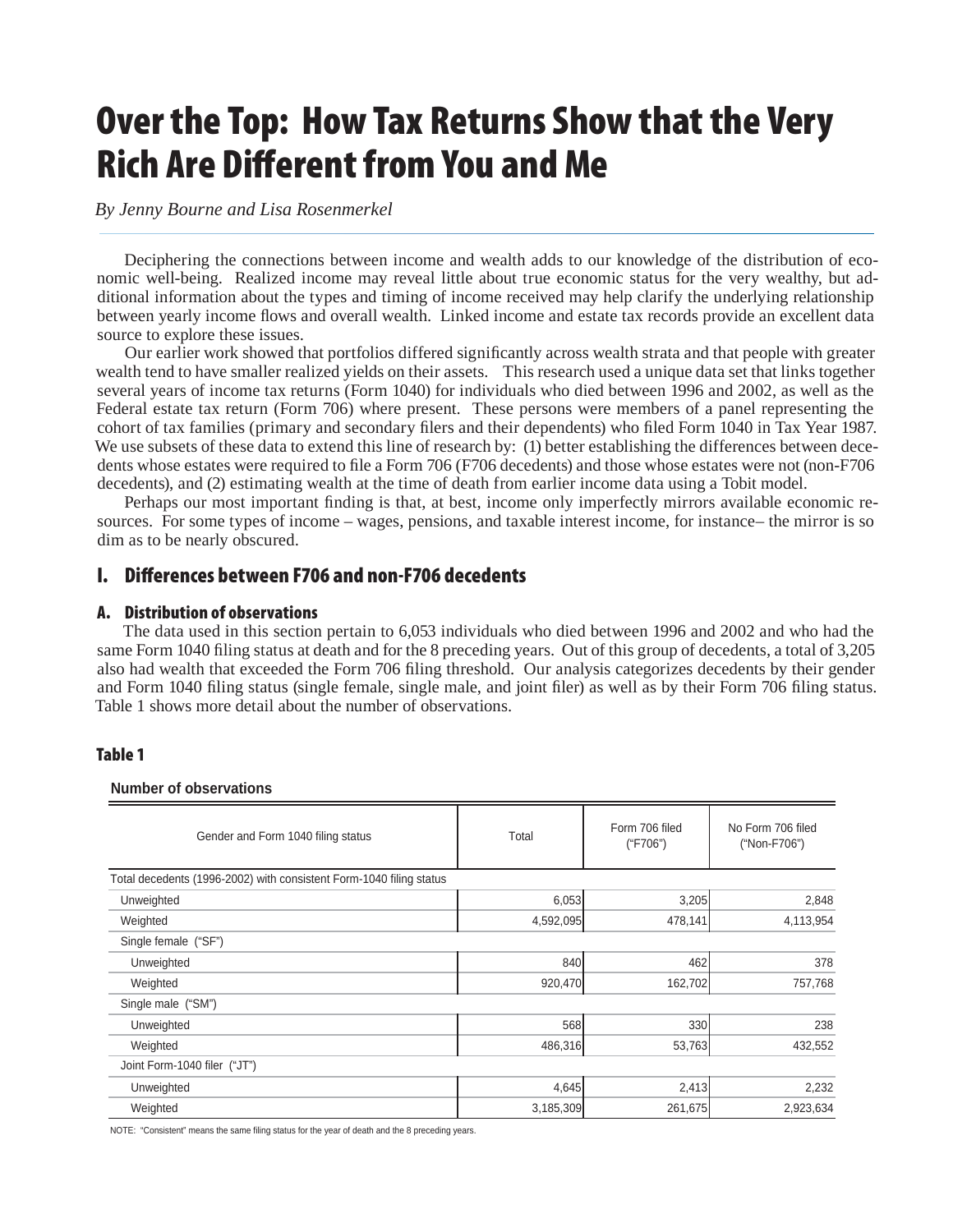By weighting the sample of 6,053 to reflect the population, we find that about 10.4 percent reported filing a Form 706. As Chart 1 shows, the demographic distribution differs for F706 and non-F706 decedents: the fraction of single females is far greater for the former. Chart 2 shows that F706 decedents tended to live slightly longer than non-F706 decedents.

## **Chart 1**



#### **Form 1040 Filing Distribution, by Form 706 Filing Status**

NOTE: Distributions are based on weighted observations.

#### **B. AGI distribution**

Mean adjusted gross income (AGI) is higher for taxpayers who eventually file a Form 706, as Chart 3 depicts. Average AGI for F706 decedents who filed joint Forms 1040 is about 5 to 7 times as large as for their non-F706decedent counterparts, whereas the comparable proportion is about 3 to 5 for decedents who filed individual Forms 1040. Perhaps the most notable feature of this chart is the escalation in mean real AGI as death approaches for joint-filer F706 decedents.

Chart 4 offers more information about the distribution of AGI three years before death. The distributions overlap but, not surprisingly, the charts show that the right tail extends much farther for F706 decedents. The most pronounced difference is for joint returns: the 90th percentile AGI for non-F706 decedents corresponds to about the 30th percentile for F706 decedents. The distributions for single Form-1040 filers—particularly females -- are more compressed and overlap more than for joint Form-1040 filers. The 90th percentile AGI for non-F706 decedents matches up with the 40th percentile for F706 decedents among single males; the same comparison for single females is the 90th percentile to the 50th percentile.

A powerful way to examine the distribution of AGI more closely is to aggregate all returns, calculate decile values for AGI, and then for each decile find the percentage of Form 1040 returns that belong to subsequent F706 decedents. What might we expect to find? Two extreme possibilities present themselves: (1) each decile contains the same percentage of F706 decedents as the entire sample, implying that AGI is unrelated to wealth, or (2) F706 decedents congregate at the very top of the AGI distribution, suggesting that top wealthholders also receive top income. Chart 5 illustrates these two possibilities.

Chart 6 shows that higher AGI deciles correspond to greater percentages of F706 decedents, but it does not portray the stark contrast shown at the bottom of Chart 5. What we see instead is that tax filers receiving abovemedian AGI are not necessarily wealthy: 70 to 80 percent of the Forms 1040 that reported AGI in the ninth decile belonged to individuals whose estate fell below the Form 706 filing threshold. Thus, we know that AGI is at best an imperfect measure of available economic resources.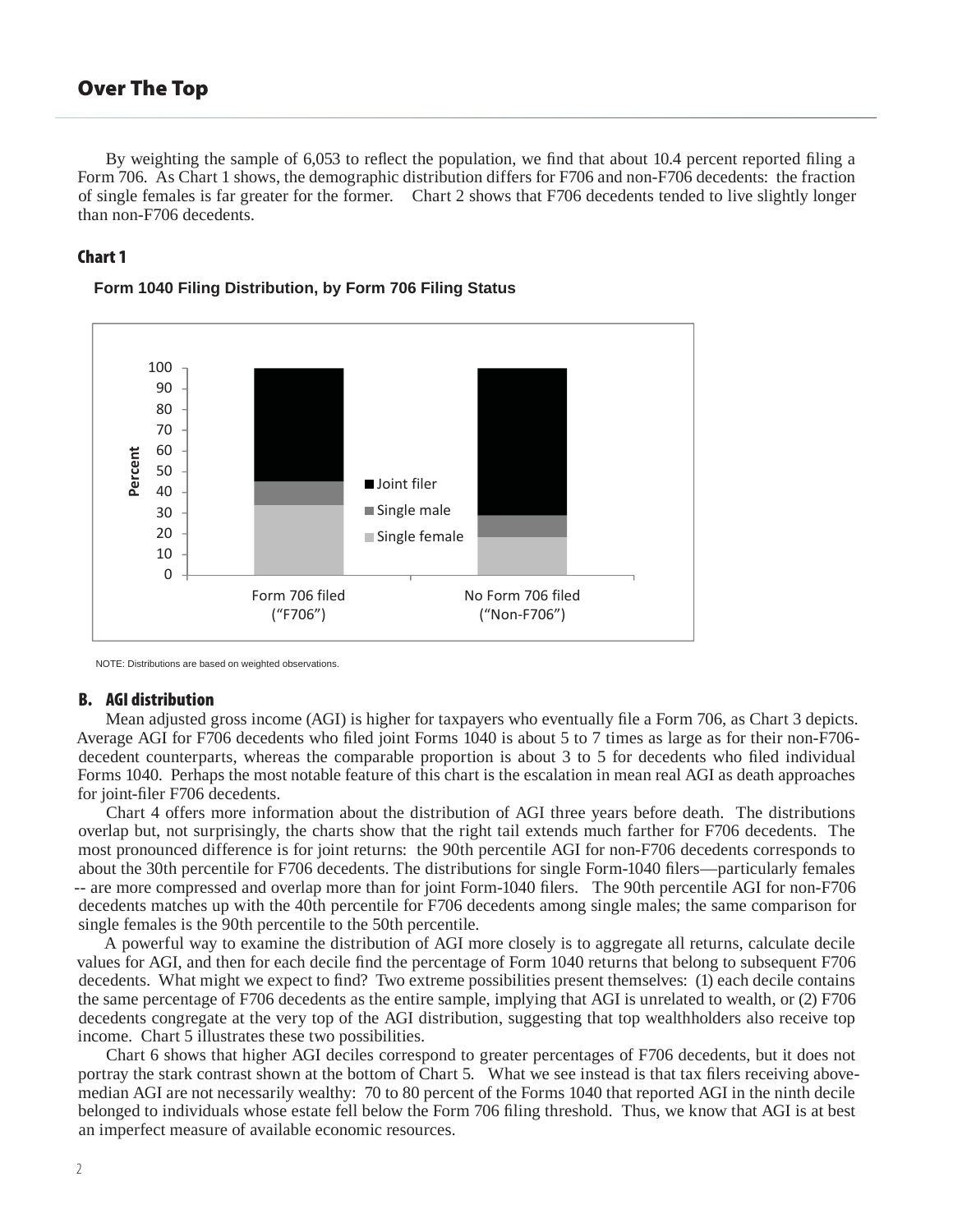

**Age Distribution at Death, by Form 1040 and Form 706 Filing Status**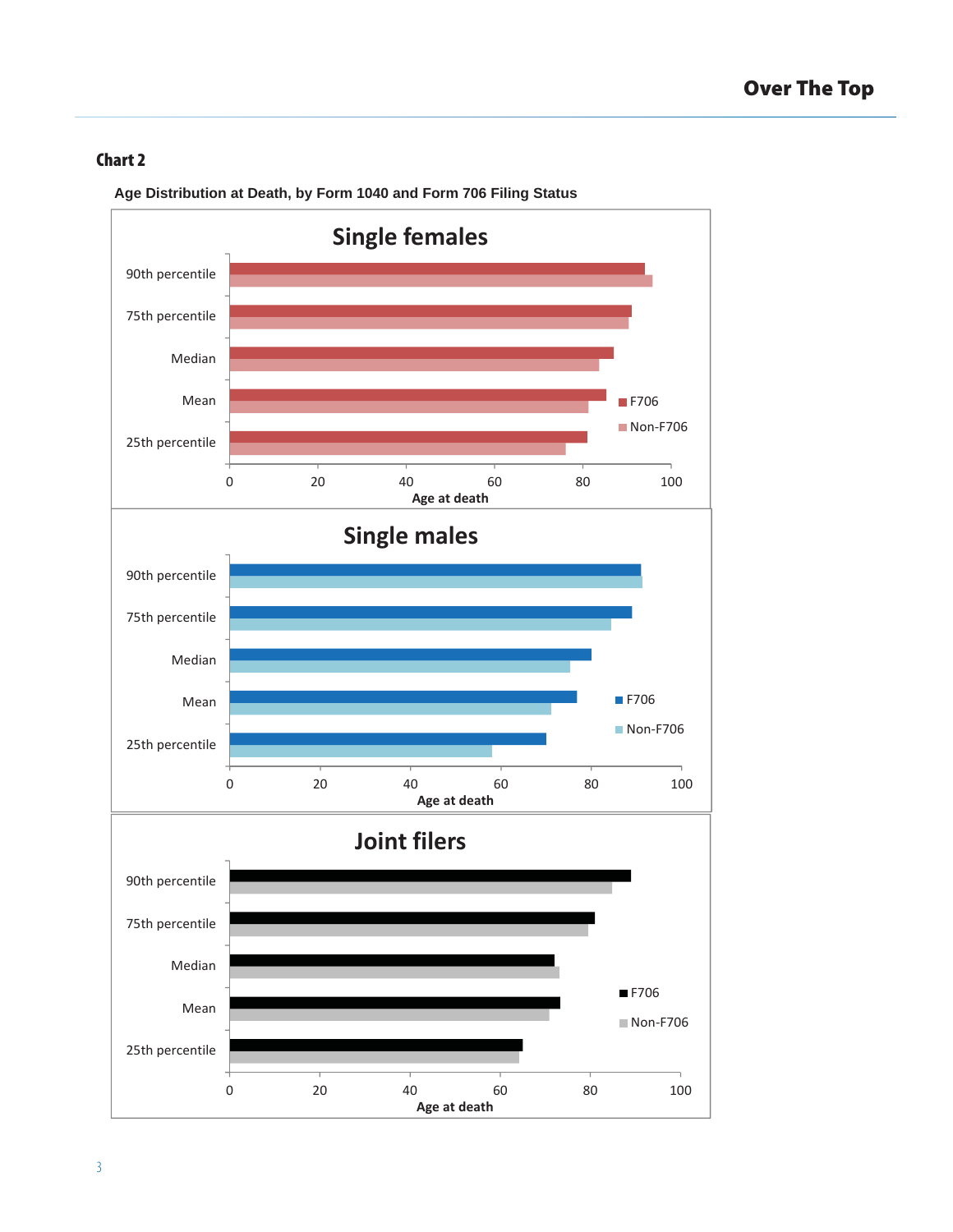## **Chart 3**



**Mean Adjusted Gross Income (AGI) 1-5 years Before Death, by Form 1040 and Form 706 Filing Status**

#### **C. Distribution of Various Form 1040 Items**

Several charts appear in each section below, with data separated by demographic group: (1) the average amount of a given Form 1040 item in each of the 5 years before death, (2) the average proportion of AGI represented by that item for Form 1040 filers with positive AGI in each of the 5 years before death, and (3) the percentage of F706 decedents by decile of the item 3 years before the person's death. What the first two types of charts show is that F706 decedents generally reported higher average amounts for many Form 1040 items, but the way in which AGI was earned differed considerably for F706 and non-F706 decedents. The decile/percentage charts highlight a key point: many types of income are distributed much differently from underlying wealth—most even more so than AGI. Finally, the average proportion of AGI given as a charitable contribution during life is quite similar for F706 and non-F706 decedents, and the decile/percentage chart reveals that wealth and inter vivos charitable giving do not necessarily go hand-in-hand.

#### *1. Labor-Related Income*

 Two items on Form 1040 are associated primarily with labor-related activity: wages and salaries, and taxable pension and annuity income. Individuals who received labor-related income in the top decile tend to be wealthy people whose estates surpassed the Form 706 filing threshold—but so are those who received laborrelated income below the median. These data confirm something economists have long realized: measures of wellbeing based upon labor income do not adequately reflect underlying wealth.

a) Wage and Salary Income

On average, F706 decedents who filed joint Forms 1040 or were single males received 2 to 3 times the salary of non-F706 decedents, as Chart 7 reveals. The difference in means occurs mostly because of salary received at the very top of the distribution: the median salary is zero for all groups. But the chart also shows that the proportion of AGI received as salary was smaller for F706 decedents who were joint filers or single males: 15-25 percent as compared to 25-35 percent. That is, less-wealthy Form 1040 filers (whether individual males or joint filers) received a greater share of AGI as salary. Both average amount and proportion fell as death approached for these decedents.

Perhaps most striking in this chart is the minuscule average amount of salary received by single females whose estate met the F706 filing threshold. In part, this is due to the age of many of these decedents – they simply no longer held employment when they filed their Forms 1040, if they ever did.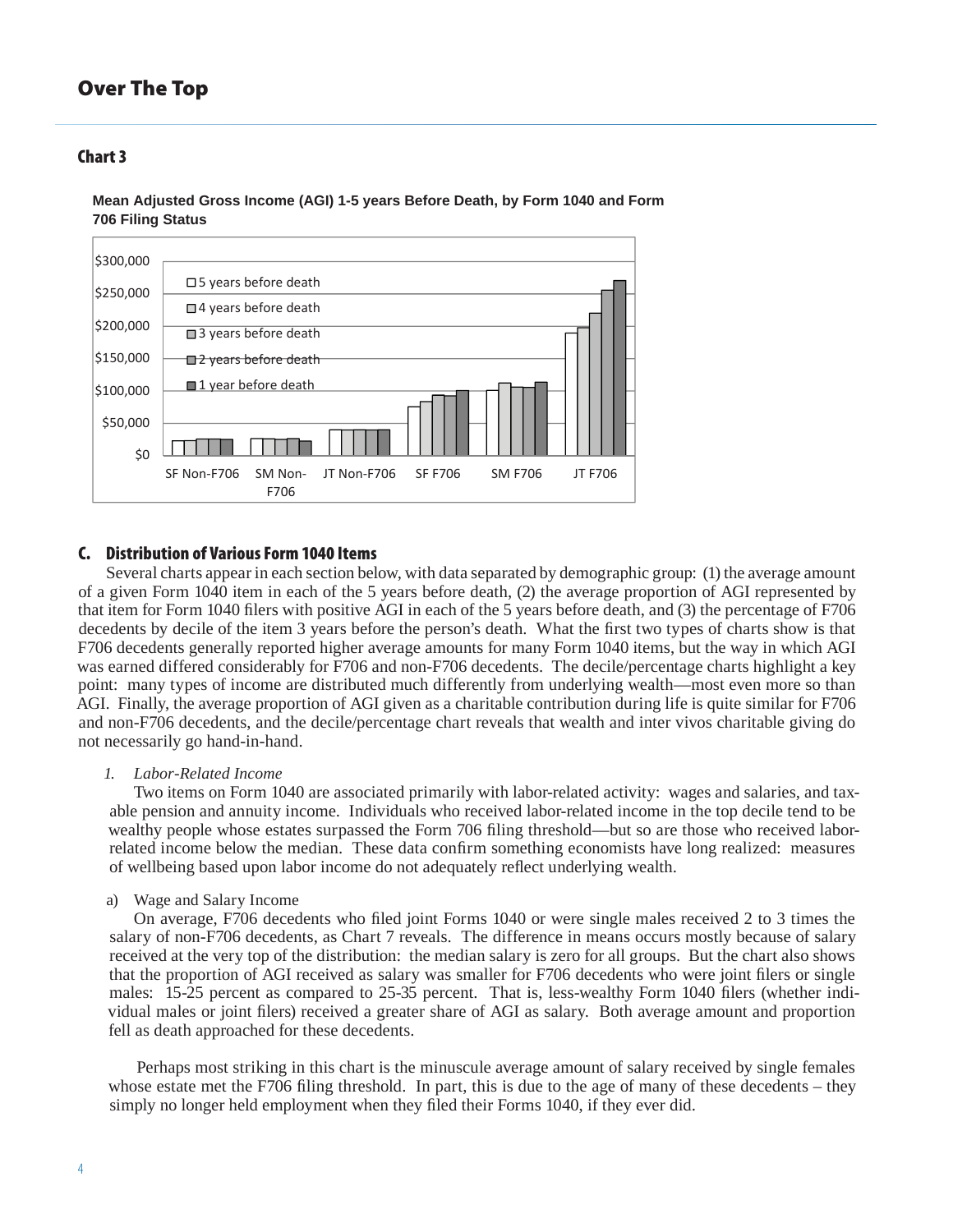

**Adjusted Gross Income (AGI) Percentiles 3 Years Before Death, by Form 1040 and Form 706 Filing Status**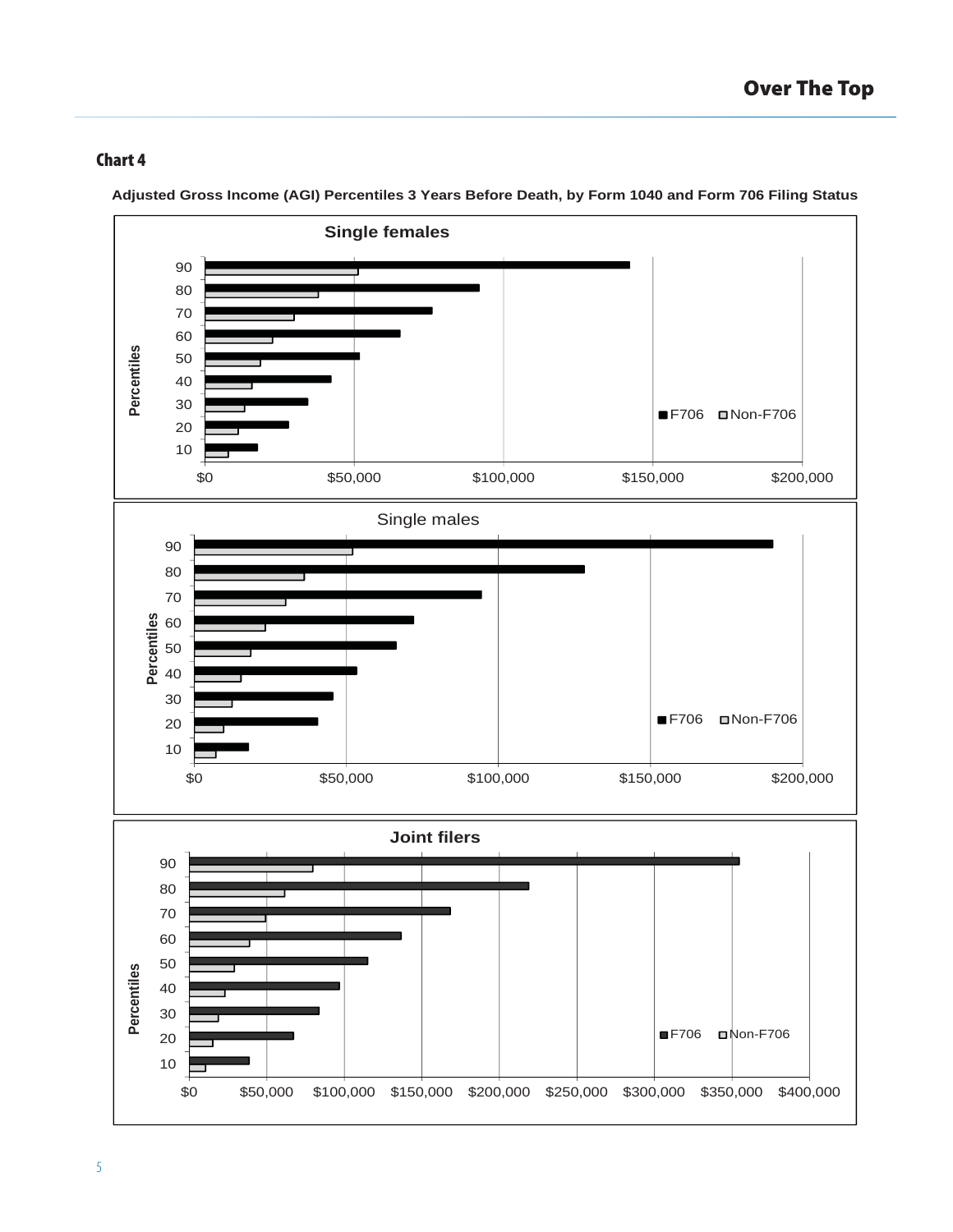## **Chart 5**





Chart 8 shows that more than 80 percent of Forms 1040 filed jointly or by single males that reported wages and salaries in the top decile belonged to taxpayers who did not meet the estate tax filing threshold; 95 percent in the next-to-the-top decile fell in that category. The figures are 92 and 85 percent for single females. Receiving a large salary thus does not necessarily connote large wealth, at least for persons fairly close to death.

#### b) Taxable Pensions and Annuities

Mean taxable pension and annuity income for F706 and non-F706 decedents is not as far apart as salary income, as Chart 7 reveals. For single Form  $1040$  filers, the average is 1 to 1.25 as large; for joint filers, the average is about 1.75 as large.

Like the salary-AGI ratio, the average ratio of taxable pension and annuity income to AGI is substantially larger for non-F706 filers (31-42 percent as compared to 12-14 percent): people whose estate did not meet the filing threshold relied much more heavily on pension and annuity income to provide AGI than their wealthier counterparts.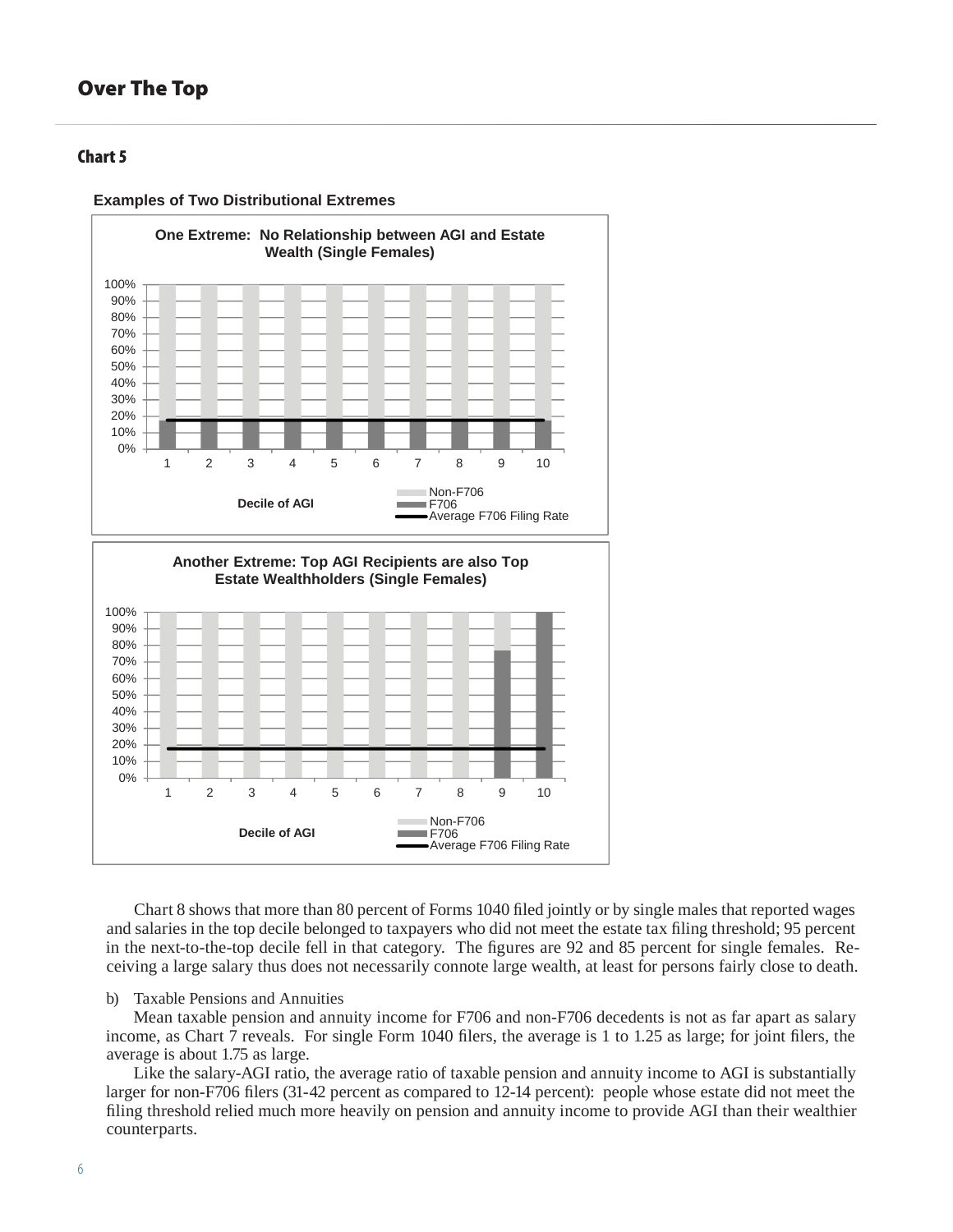**Distribution of F706 and Non-F706 Decedents by Adjusted Gross Income (AGI) Decile, by Filing Status of Decedent**

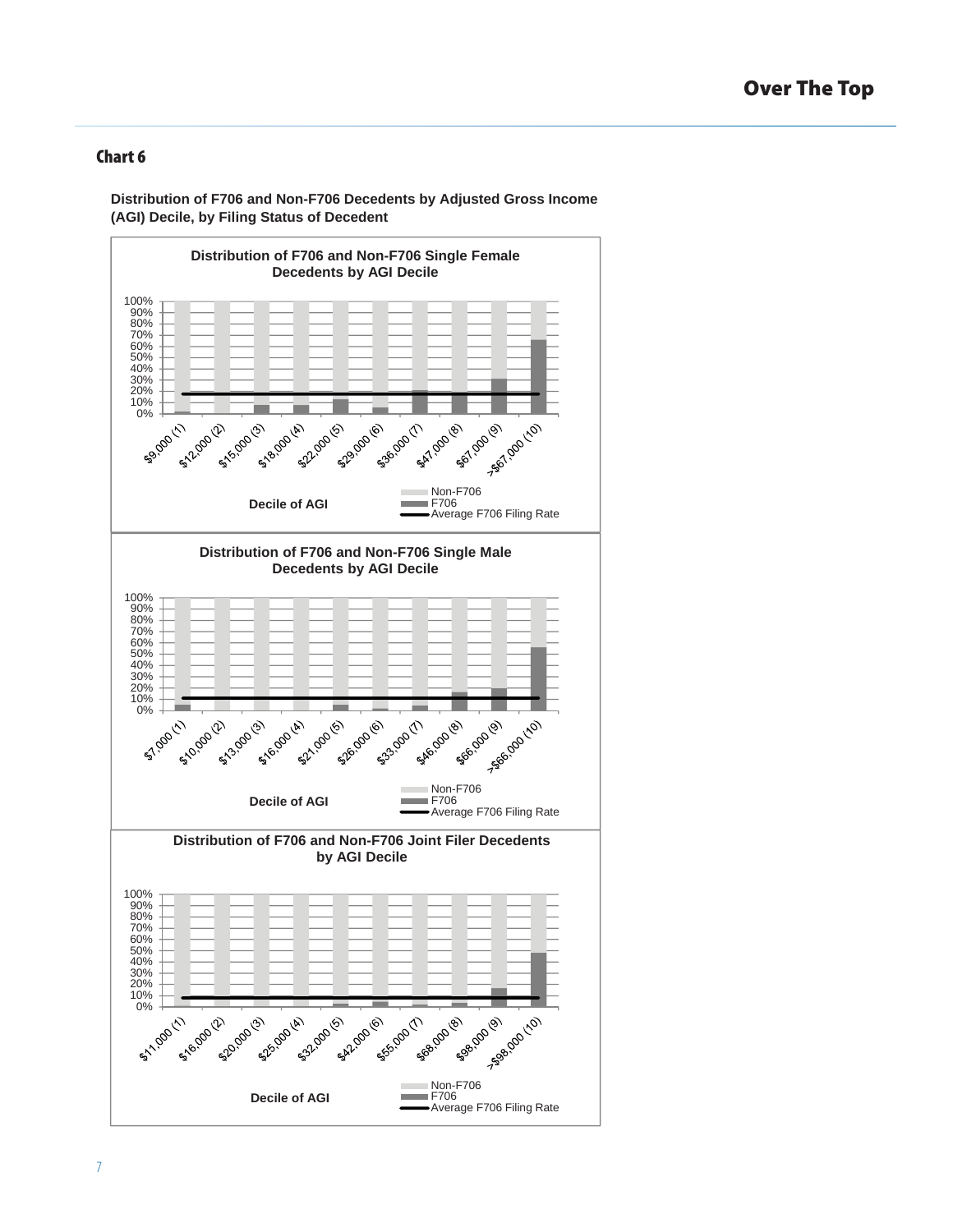#### **Chart 7**



**Labor-related Income Means 1 - 5 Years Before Death, by Form 1040 and Form 706 Filing Status**

Chart 8 shows that F706 decedents bulk large below the median for taxable pension and annuity income. Single female F706 decedents make up 30 percent of Forms 1040 reporting in the 40-50th percentile of taxable pensions and annuities although these decedents filed only 17.7 percent of the forms, for instance. Non-F706 decedents feature prominently at the high end of the distribution, particularly in deciles just below the top one: they represent 90 to 95 percent of the Forms 1040 in percentiles 50 to 90. Given that pension and annuity income is typically related to earlier employment, this suggests (not surprisingly to most economists) that measures of wellbeing based upon labor-market activity could be quite different from those based on wealth, even for persons in the prime of life.

#### *2. Capital-Related Income*

Form 1040 reports a variety of forms of capital income, including taxable and tax-exempt interest, dividends, and schedule D income (capital gains and losses). Of these, tax-exempt interest income appears to be most closely related to wealth status.

#### a) Taxable Interest

Single females stand out when it comes to taxable interest income, as Charts 9 and 10 reveal. Regardless of F706 status, single females took 25 to 35 percent of AGI as taxable interest, whereas the proportions are lower (12-20 percent) for the other groups. And single female F706 decedents received more than half of interest income in the top decile despite filing fewer than 20 percent of Forms 1040.

Still, taxable interest income went largely to the non-wealthy, even among those in the top deciles of interest income received. Among joint filers and single males, 85 percent or more of Forms 1040 represented in each decile above the median up to the ninth one belong to non-706 decedents. About 70 percent of the top decile corresponds to non-706 decedents. Between 75 and 90 percent of each decile from the median upward (aside from the top one) among single females belong to non-F706 decedents. Like labor-related income, a high level of taxable interest income may not indicate substantial wealth.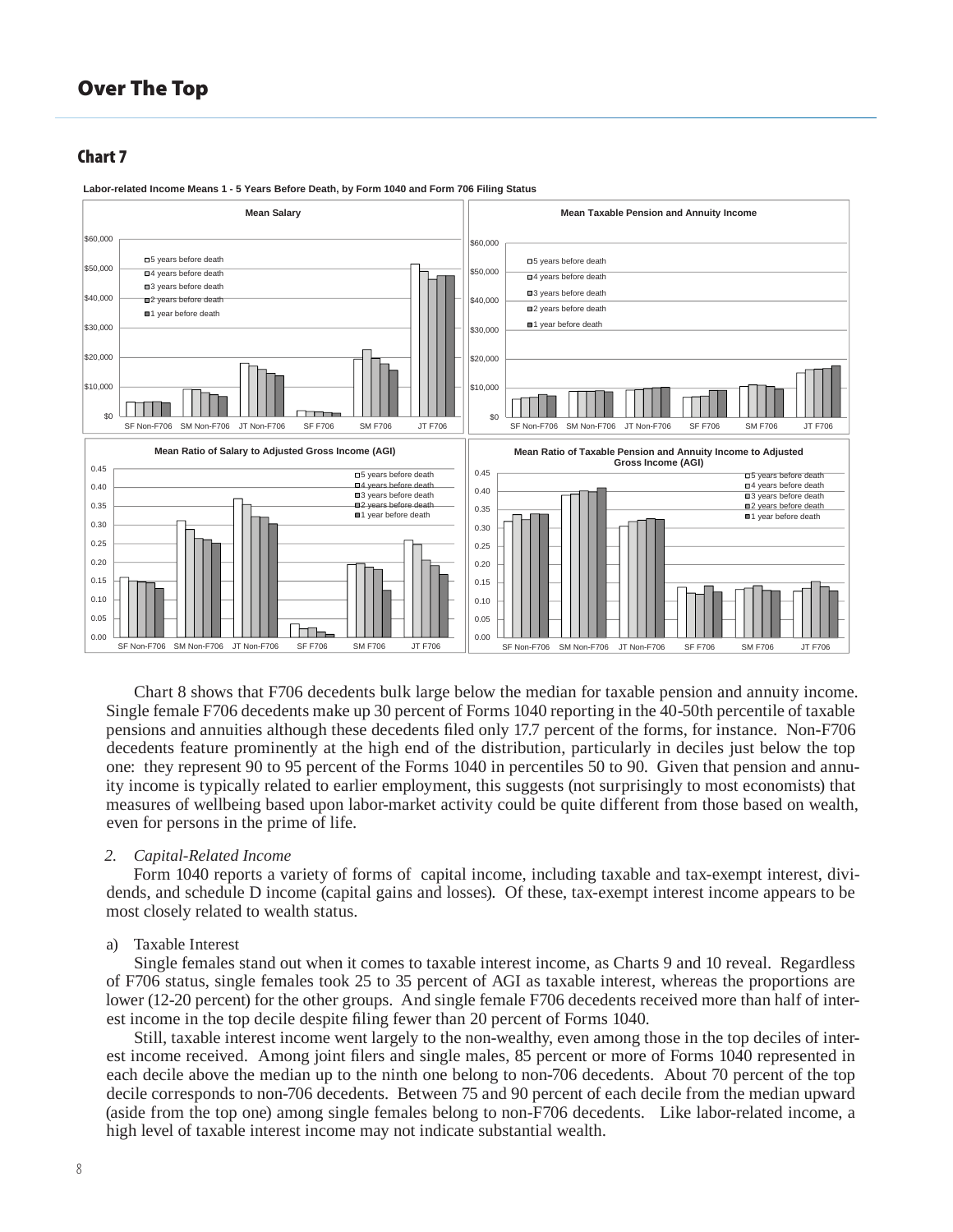

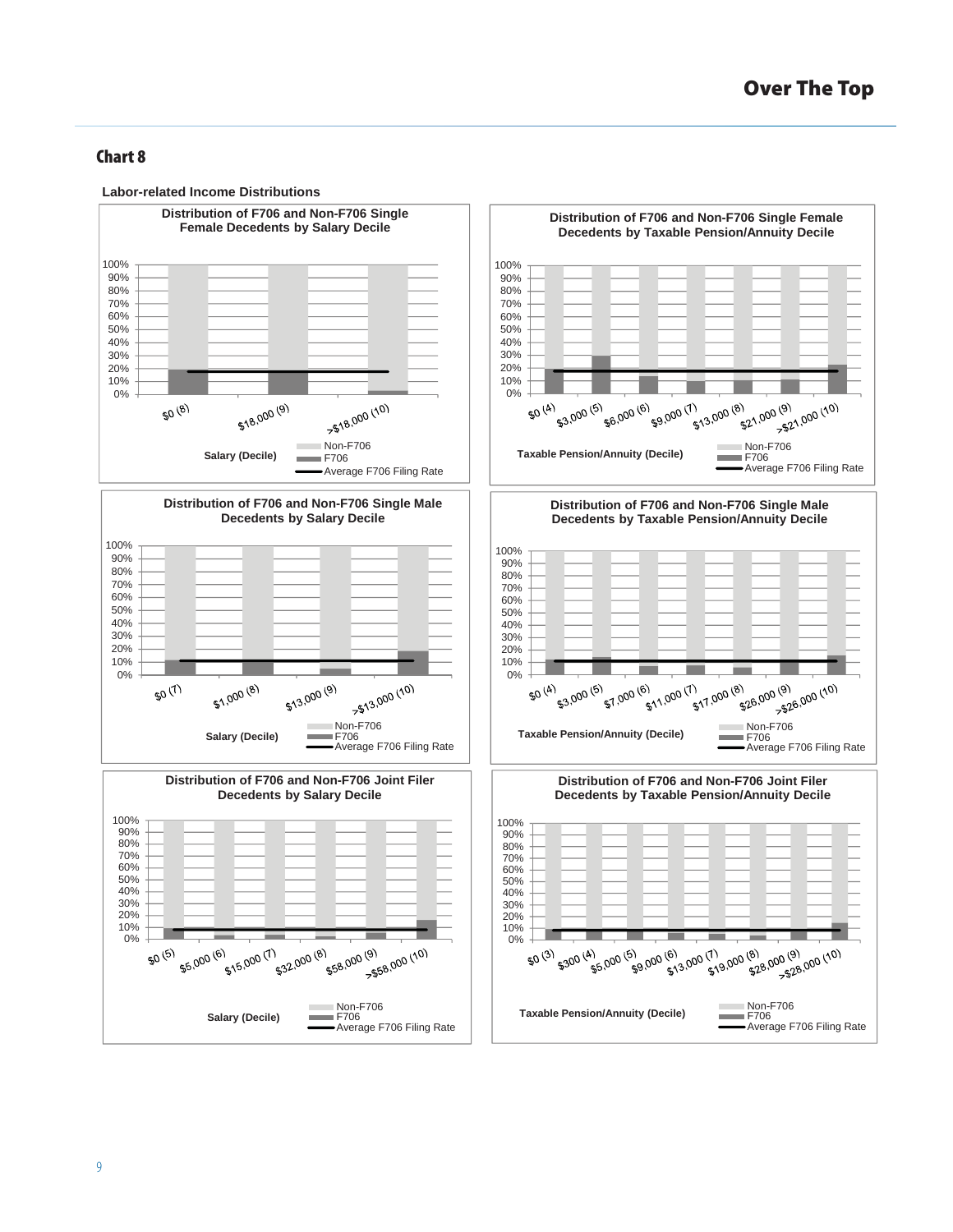b) Tax-Exempt Interest

Chart 9 indicates that F706 decedents received far more tax-exempt interest on average than non-F706 decedents. What is more, the chart shows that tax-exempt interest income as a fraction of AGI is much larger for F706 decedents (13-62 percent) than for non-F706 decedents (1-2 percent). This is to be expected: we know that wealthier people tend to receive greater AGI and thus face higher marginal income tax rates, and the benefits of tax-free income are greater for those in higher tax brackets. Single male F706 decedents received a particularly large proportion 4 and 5 years before death—in part, this appears to be due to their reducing AGI by taking minimal income or even losses on Schedule D and Schedule E, as later charts will show.

## **Chart 9**



**Interest Income Means 1 - 5 Years Before Death, by Form 1040 and Form 706 Filing Status**

Chart 10 offers another view of the attractiveness of tax-exempt interest income to the wealthy. In the top decile of tax-exempt interest received, more than 40 percent of returns are F706 decedents for joint filers and single males; for single females, 75 percent are F706 decedents. The presence and amount of tax-exempt interest is thus much more indicative of high wealth than many other Form 1040 items. Still, it is worth noting that over half of Forms 1040 filed jointly or by single males that reported tax-exempt interest income in the top decile came from taxpayers who did not leave an estate that exceeded the filing threshold.

#### c) Dividends

Like tax-exempt income, average dividends received are much greater for F706 decedents than for non-F706 decedents, as Chart 11 shows. This is particularly true for joint filers and single males: F706 decedents in these groups received 13 to 16 times the average dividends received by non-F706 decedents. For single females, the ratio is about 9.

Chart 11 also portrays the average ratio of dividends to AGI. Three patterns emerge: (1) the ratio is far larger for F706 decedents (13-24 percent) than for non-F706 decedents (4-13 percent); (2) the ratio for single F706 decedents exceeds that for joint-filer F706 decedents (17-24 percent as compared to 12-13 percent); and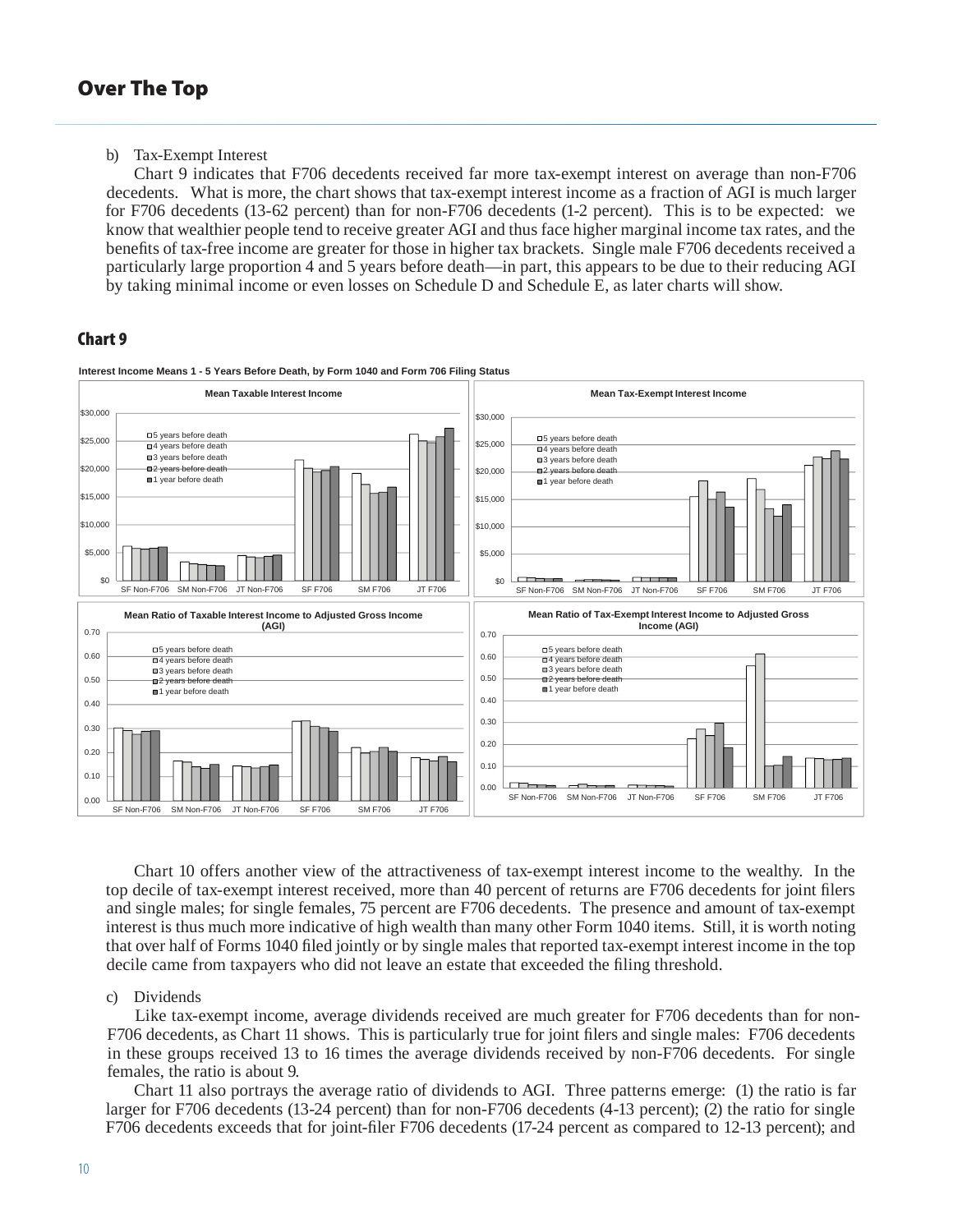



- (3) the ratio for single female non-F706 decedents is larger (11-13 percent) than for other non-F706 decedents (4 percent for joint filers and 6-7 percent for single males, except in the last year before death).
- As elsewhere, averages mask some important features characterizing F706 and non-F706 decedents. Chart 12 shows that F706 decedents figure quite large above the 90th percentile of dividend income. Single female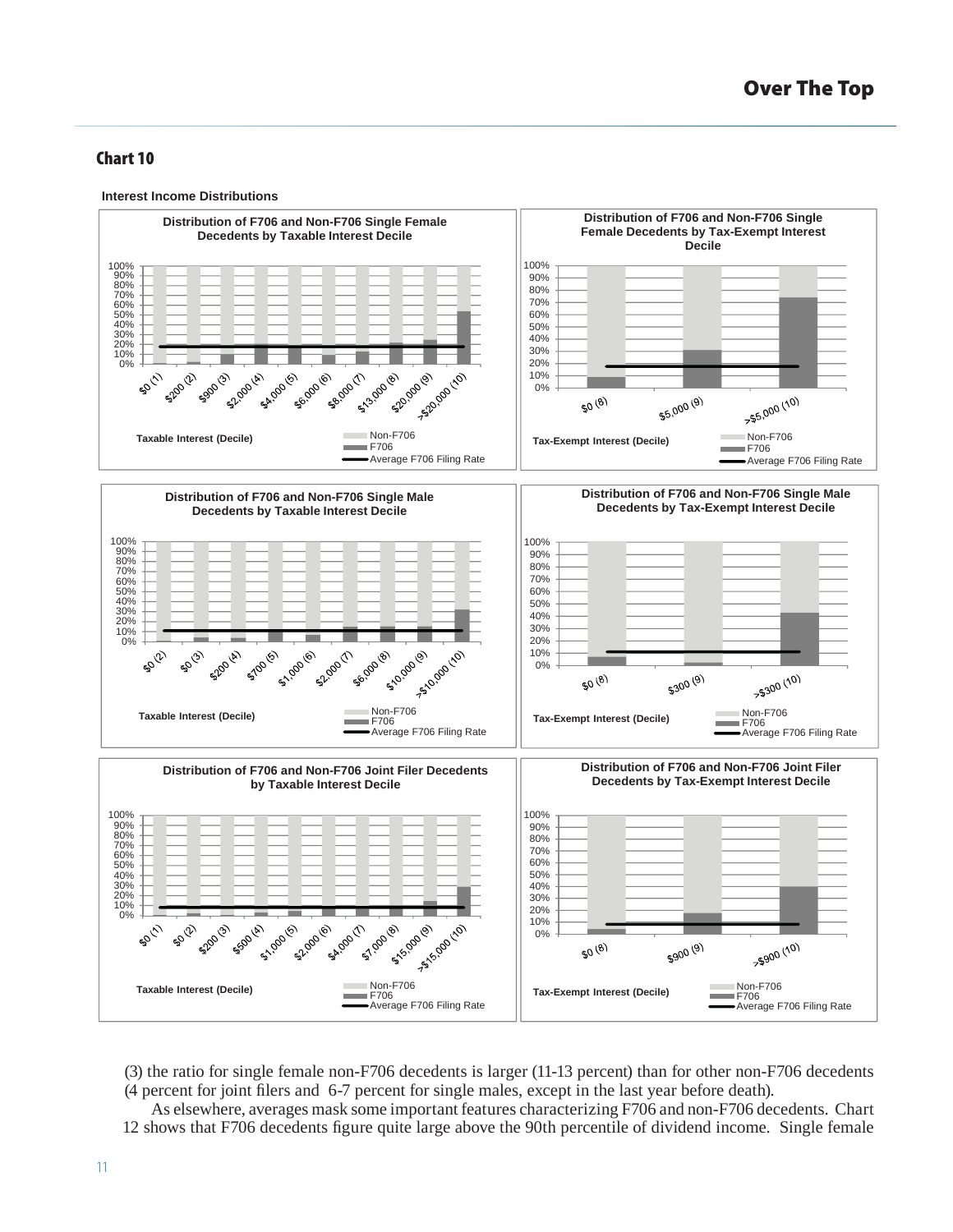#### **Chart 11**



**Dividend and Schedule D Income Means 1 - 5 Years Before Death, by Form 1040 and Form 706 Filing Status**

F706 decedents generated nearly 70 percent of the returns in the top decile although they constituted less than 18 percent of returns overall, for instance. This still implies that 30 percent of Forms 1040 reporting dividends in the top decile belong to single females who did not leave a taxable estate. And non-F706 decedents are overrepresented in the 60-70th percentile for joint filers and single males and in the 50-60th percentile for single females: people who received somewhat more than the median level of dividend income were disproportionately not wealthy individuals. The distribution of dividends, like that of many other income items, thus only imperfectly reflects wealth levels.

#### d) Schedule D Income

Taxpayers report capital gains and losses on schedule D of Form 1040. Notably, mean Schedule-D income tends to rise—particularly for joint filers—as death approaches for an F706 decedent, as Chart 11 reveals. What is more, the lowest decile indicates capital losses for joint filers and single males who subsequently generate a Form 706. As with tax-exempt income and dividends, F706 decedents received a greater proportion of their AGI as Schedule-D income on average than non-F706 decedents—10 to 17 percent as compared to less than 5 percent. Only a fifth to a third of non-F706 decedents even reported Schedule-D income, whereas over 80 percent of F706 decedents did. Still, 50 to 80 percent of Forms 1040 reporting Schedule-D income in the top decile came from persons who did not leave a taxable estate, as Chart 12 shows.

#### *3. Labor/Capital Income: Schedule E and Schedule C*

Schedule E reports income from rental real estate, royalties, partnerships, S corporations, estates, trusts, and real estate mortgage investment conduits. Schedule C reports business income from sole proprietorships. Chart 13 shows that both are greater on average for F706 decedents, with a larger discrepancy for Schedule-E income. Schedule-C income does not appear on most Forms 1040: single female non-F706 decedents report it on fewer than 2 percent of returns and their F706-decedent counterparts on fewer than 5 percent of returns.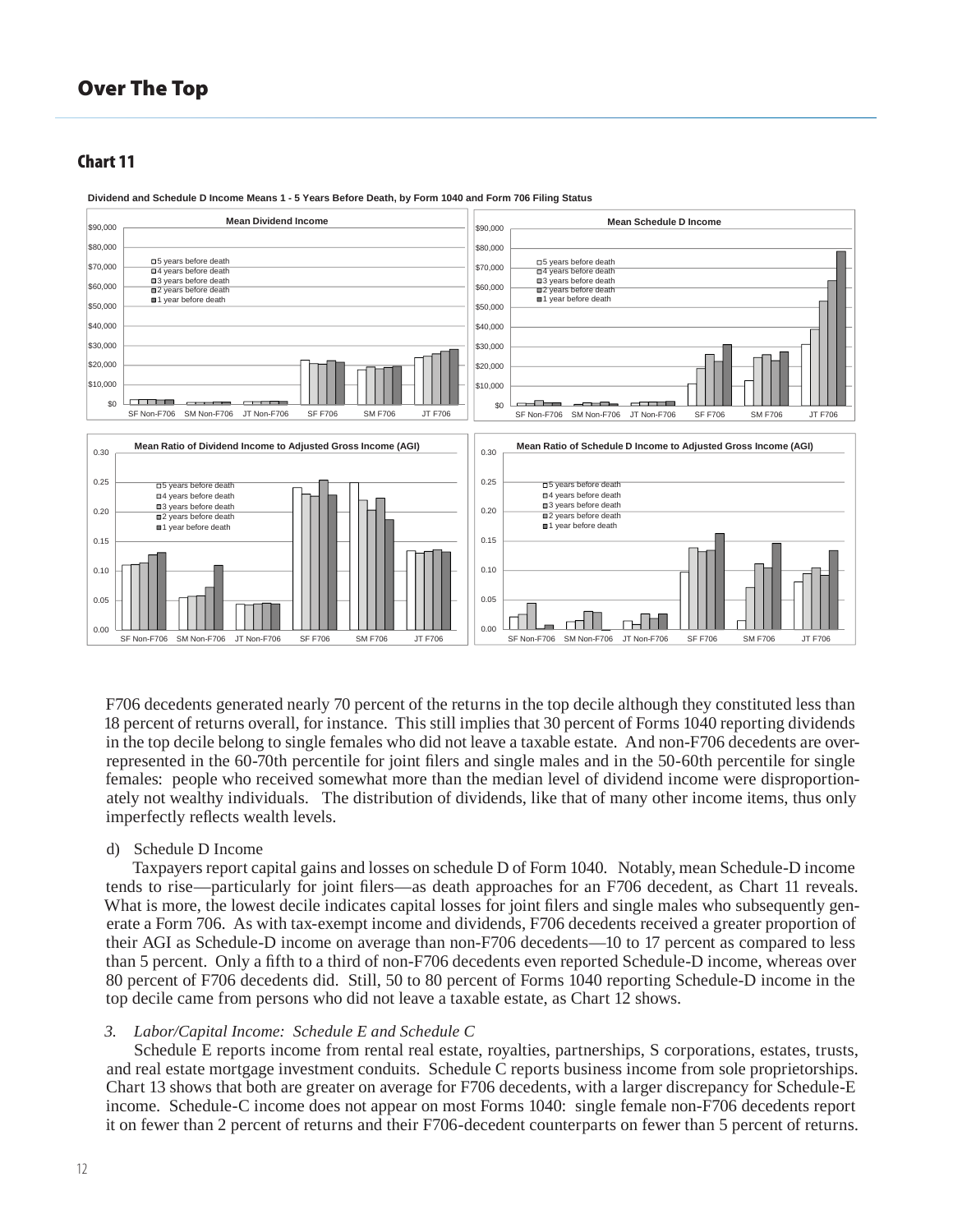

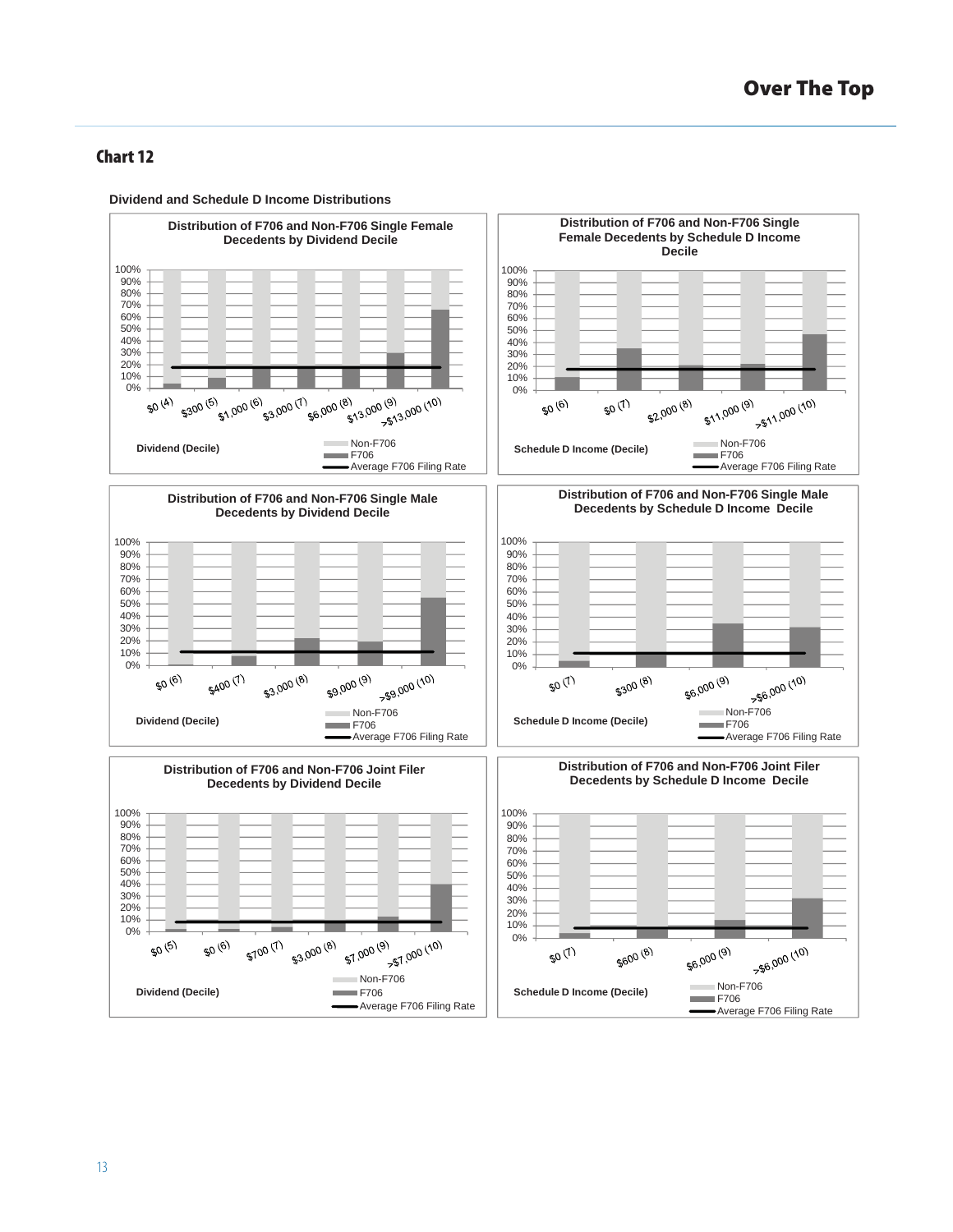#### **Chart 13**



**Schedule E and Schedule C Income Means 1 - 5 Years Before Death, by Form 1040 and Form 706 Filing Status**

The figures for single males are 4 percent and 20 percent, and for joint filers are 15 percent and 22 percent. Schedule-E income appears on 15-20 percent of Forms 1040 for non-F706 decedents and 30-60 percent for F706 decedents. Like mean schedule-D income, mean schedule-E income rose for joint filers as death approached for an F706 decedent.

One interesting set of results is for single male F706 decedents as compared to other decedents. The average ratio of Schedule-E income to AGI is negative for the 4 years before death for this group, but single male F706 decedents are also disproportionately represented in the top two deciles (Chart 14). The ratio of Schedule-C income to AGI is also generally larger for these decedents as compared to other groups. These patterns seem to indicate a greater level of business-related activity shortly before death for single males whose estates exceed the filing threshold than for other F706 decedents.

#### *4. Charitable Contribution Deductions*

Charts 15 and 16 offer information on charitable contribution deductions. Not surprisingly, the amount given by F706 decedents is larger on average than for non-F706 decedents (Chart 15). But the fraction of AGI given in charitable contributions—both by itemizers and overall—is quite similar across decedents. The other notable feature of Chart 15 is the bump-up in the average charitable contribution deduction by joint filers in the year before one of the filers died with an estate exceeding the F706 filing threshold.

Chart 16 gives more detail on the distribution of charitable contribution deductions. Among itemizers, for example, 55-65 percent of Forms 1040 reporting deductions in the top decile belong to individuals who did not leave a taxable estate. The figure is 85-95 percent for the next decile down. Wealthy people contribute to charity during their lifetimes, certainly, but a substantial portion of the most generous givers are not among the ranks of the rich.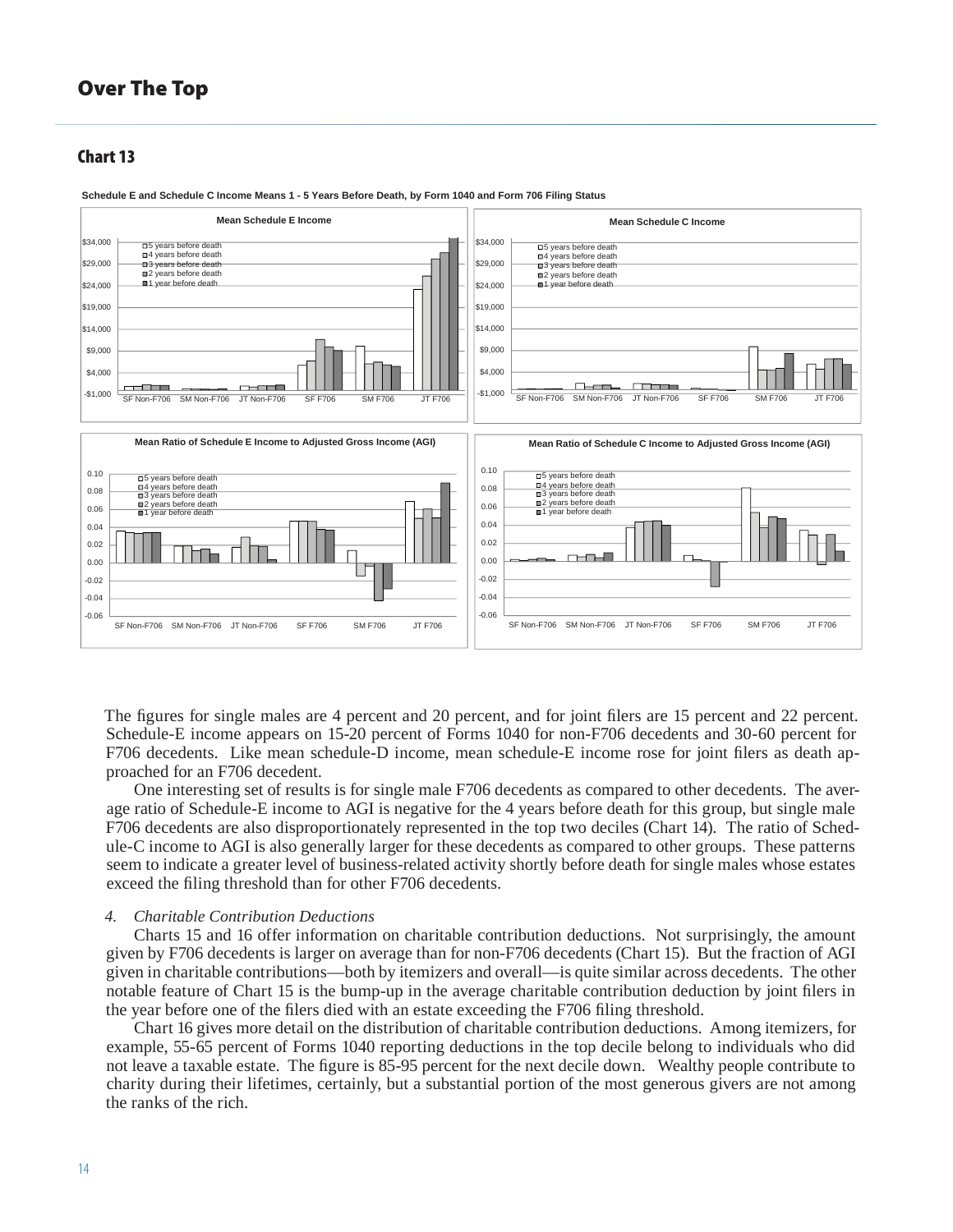

**Schedule E and Schedule C Income Distributions**

**Distribution of F706 and Non-F706 Single Male Decedents by Schedule E Income Decile** 100% 90% 80% 70% 60% 50% 40% 30% 20% 10%  $0\%$  $$0 (8)$   $$0 (9)$   $>$0 (10)$ Non-F706 **Schedule E Income (Decile)** m.  $F706$ Average F706 Filing Rate





# **II. Tobit analysis: Relationship of wealth to income**

In our earlier research, we estimated individual wealth from Form 1040 data via a Heckman two-step (Heckit) approach correcting for selection bias. Several reviewers of our work suggested that, because we know the estate-tax filing threshold, we could instead use a Tobit model to estimate the wealth-income relationship.

Observed estate wealth is censored below by the filing threshold, so the Tobit model at first glance appears appropriate. Yet suppose that an outside observer would like to use income tax data to construct a reasonable estimate of underlying wealth. Also suppose that certain features of a Form 1040 help predict the probability that a taxpayer will ultimately generate a Form 706 (and thus generate a wealth observation), but these same features do not matter significantly in predicting the size of the estate. The advantage of the Heckit model over the Tobit is that it permits the selection equation to contain different variables than the substantive equation. If selection bias matters, then the Heckit is arguably preferable for constructing a model that predicts wealth from Form 1040 information.

We have the luxury of knowing the year of death for the individuals in our sample. Yet researchers interested in constructing wealth estimates from income information typically will not have that knowledge. In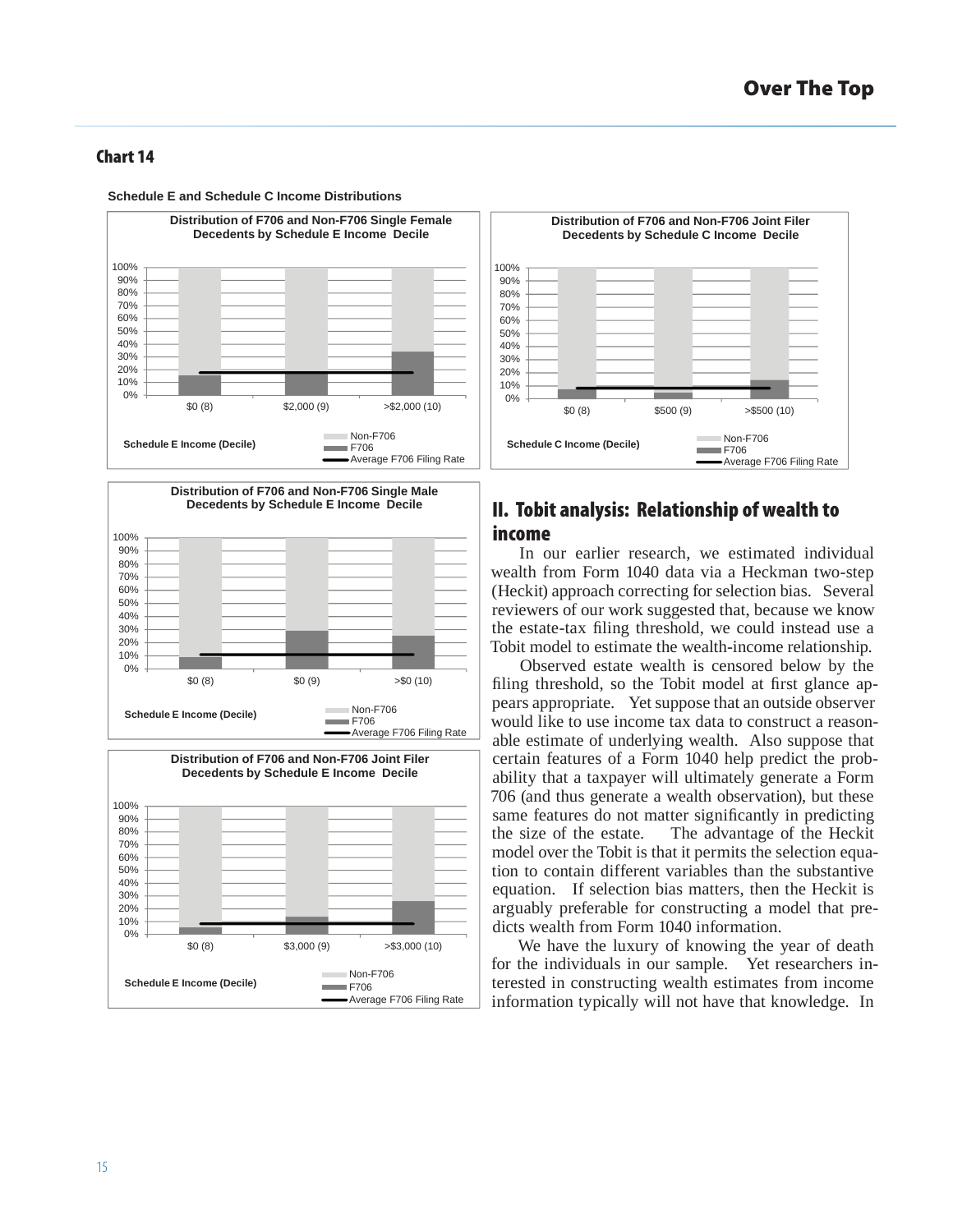#### **Chart 15**



**Charitable Contribution Deduction Means 1 - 5 Years Before Death, by Form 1040 and Form 706 Filing Status**

what follows, then, we choose a single year (1993) of income information, use constant dollar amounts, and construct a model designed to estimate end-of-life wealth (in constant dollars) from Form 1040 information. If our model is sound, we can potentially use the resulting coefficients to estimate implicit rates of return on various types of assets and to predict wealth from income information for individuals who are still alive.

In our earlier work, we combined all decedents and ran a single regression, controlling for gender and marital status. The evidence from the previous section of this paper suggests breaking our sample into demographic subsamples so as to permit the possibility of different coefficients on the various regressors for different subsamples. In this section, unlike the previous one, we designate marital status as of the time of death rather than controlling for Form-1040 filing status over a number of years. Consequently, "single" filers include not only long-single persons but also recently widowed individuals, whose income and wealth patterns might more closely resemble those for married decedents. In future work we hope to refine the filing status indicator in our regression analysis.

Table 2 gives coefficients pertaining to a simple regression of total gross estate on AGI in 1993. Three notable features emerge: (1) the two methods—Heckit and Tobit—yield similar coefficients, (2) the coefficients differ across demographic groups, with single females realizing particularly small implicit rates of return, and (3) adjusted  $R<sup>2</sup>s$  are fairly small, especially for single males and joint filers.

The last feature suggests using the information from the previous section on differences between F706 and non-F706 decedents to build a more comprehensive regression model. Table 3 shows coefficients from a regression of total gross estate on a set of Form-1040 line items: total deductions, dividends, taxable interest, tax-exempt interest, Schedule-E income, Schedule-C income, and (in the Heckit) the selection variable lambda. Table 4 gives means for the variables used in the regression, with values rounded to the nearest thousand.

Variations in deductions are positively associated with variations in AGI, so finding a positive coefficient on this variable is not surprising. The coefficient on dividends is large, particularly for single males, implying a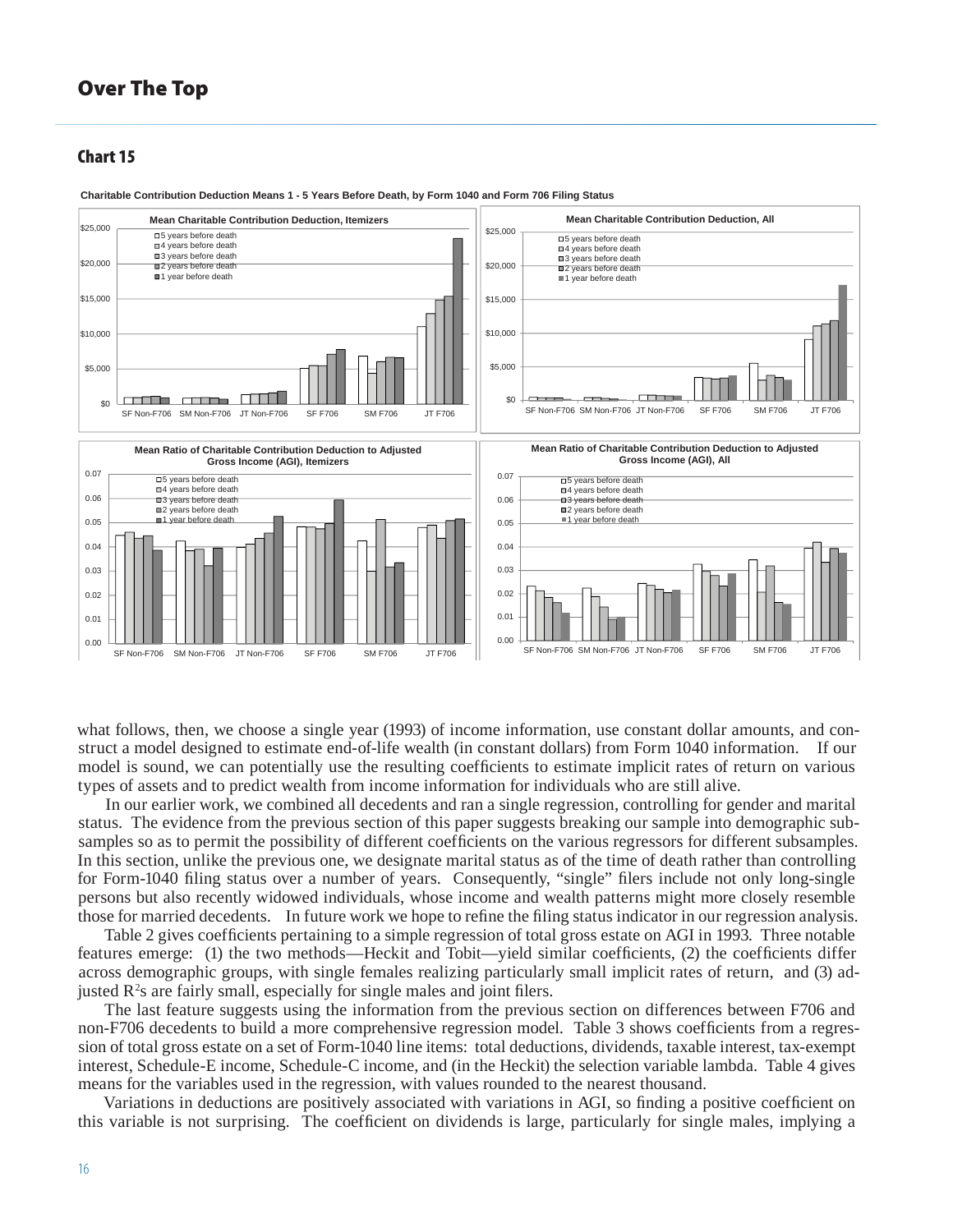

yield of about 1.5 percent on dividend-bearing assets for married decedents, less than 1 percent for single males, and about 2.6 percent for single females. As we noted in our earlier research, these low realized returns suggest that wealthy people choose investments in part to time income for tax purposes. Dividend-bearing (or potentially dividend-bearing) assets can appreciate in value, but most taxpayers do not pay taxes on an accrual basis. So these valuable assets show up in estate wealth but do not generate much in taxable realized income during the decedent's lifetime.

Interpreting the other coefficients is somewhat tricky. A negative coefficient probably does not imply that more income realized on a particular sort of asset causes lower wealth; instead, it could mean that taxpayers who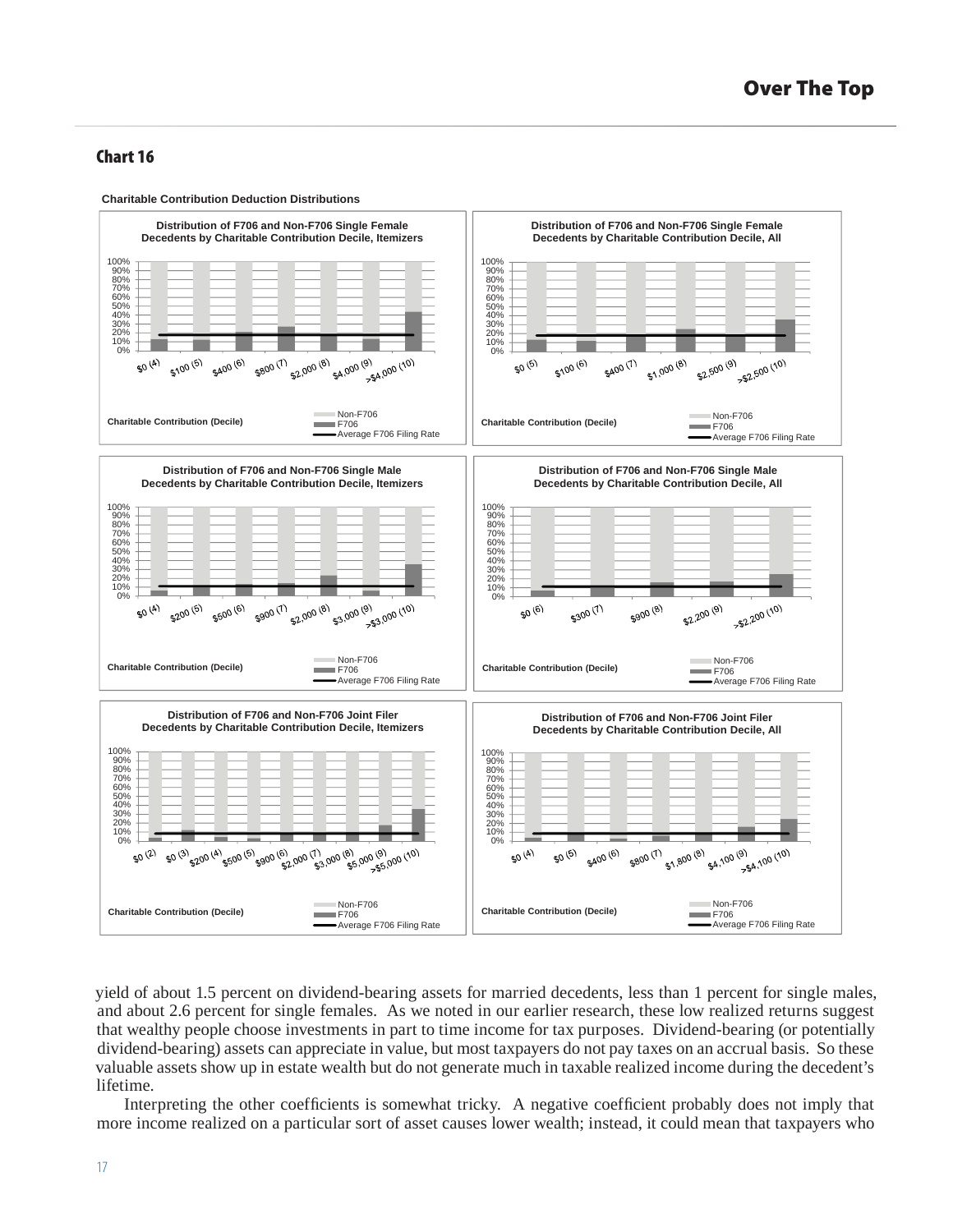## **Table 2**

#### **Simple Regression Results, Heckit and Tobit Models, by Form 1040 Filing Status**

| Item                        | Single female |       | Single male |       | Joint filer |       |
|-----------------------------|---------------|-------|-------------|-------|-------------|-------|
|                             | Heckit        | Tobit | Heckit      | Tobit | Heckit      | Tobit |
| Adjusted gross income (AGI) | 25.09         | 23.31 | 14.63       | 13.59 | 11.55       | 10.73 |
| Lambda                      | nsl           | N/A   | ns          | N/A   |             | N/A   |
| Adjusted R squared          | 0.4466        | N/A   | 0.0955      | N/A   | 0.1775      | N/A   |
| N                           | 504           | 504   | 441         | 441   | 2,943       | 2.943 |

NOTE: The first stage of the Heckit also includes dummy variables indicating the presence of tax-exempt interest, dividends, schedule E income, and schedule D income. All regressions also control for age of the decedent in 1993 and, in the regressions for married decedents, gender. Dependent variable=total gross estate if exceeds maximum filing threshold. Bolded coefficients are significant at the 5 percent level.

ns—Coefficients not significant at the 5 percent level are marked "ns."

s— Coefficients which are significant and positive are marked "s".

N/A— Not applicable

# **Table 3**

#### **More Complex Regression Results, Heckit and Tobit Models, by Form 1040 Filing Status**

| Item                | Single female |       | Single male |          | Joint filer |         |
|---------------------|---------------|-------|-------------|----------|-------------|---------|
|                     | Heckit        | Tobit | Heckit      | Tobit    | Heckit      | Tobit   |
| <b>Deductions</b>   | 10.77         | 10.35 | 9.60        | 9.91     | 27.33       | 27.22   |
| <b>Dividends</b>    | 37.61         | 37.97 | 124.47      | 123.96   | 67.66       | 66.81   |
| Taxable interest    | 18.91         | 19.40 | 50.42       | 50.59    | $-3.31$     | $-3.73$ |
| Tax-exempt interest | 19.82         | 20.66 | $-16.24$    | $-19.13$ | 12.15       | 10.31   |
| Schedule E income   | 24.83         | 25.00 | $-6.86$     | $-7.21$  | 3.51        | 3.53    |
| Schedule C income   | 9.19          | 9.42  | 6.93        | 6.33     | $-5.01$     | $-5.27$ |
| Lambda              | nsl           | N/A   | ns          | N/A      | s           | N/A     |
| Adjusted R squared  | 0.5587        | N/A   | 0.6573      | N/A      | 0.4774      | N/A     |
| N                   | 504           | 504   | 441         | 441      | 2,943       | 2,943   |

NOTE: The first stage of the Heckit includes dummy variables indicating the presence of tax-exempt interest, dividends, and schedule E income. All regressions also control for age of the decedent in 1993 and, in the regressions for married decedents, gender. Bolded coefficients are significant at the 5 percent level.

ns—Coefficients not significant at the 5 percent level are marked "ns."

s—Coefficients which are significant and positive are marked "s".

N/A—Not applicable

## **Table 4**

#### **Means Used for the Regression Analysis, by Form 1040 Filing Status**

|                             | Single female | Single male | Joint filer |
|-----------------------------|---------------|-------------|-------------|
| <b>Deductions</b>           | \$23,000      | \$24,000    | \$40,000    |
| <b>Dividends</b>            | \$24,000      | \$21,000    | \$26,000    |
| Taxable interest            | \$22,000      | \$19,000    | \$25,000    |
| Tax-exempt interest         | \$22,000      | \$20,000    | \$25,000    |
| Schedule E income           | \$6,000       | \$25,000    | \$29,000    |
| Schedule C income           | \$0           | \$14,000    | \$6,000     |
| Adjusted gross income (AGI) | \$82,000      | \$133,000   | \$205.000   |
| Gross estate                | \$2,586,000   | \$3,498,000 | \$3,064,000 |
| Age (years)                 | 85            | 76          | 74          |